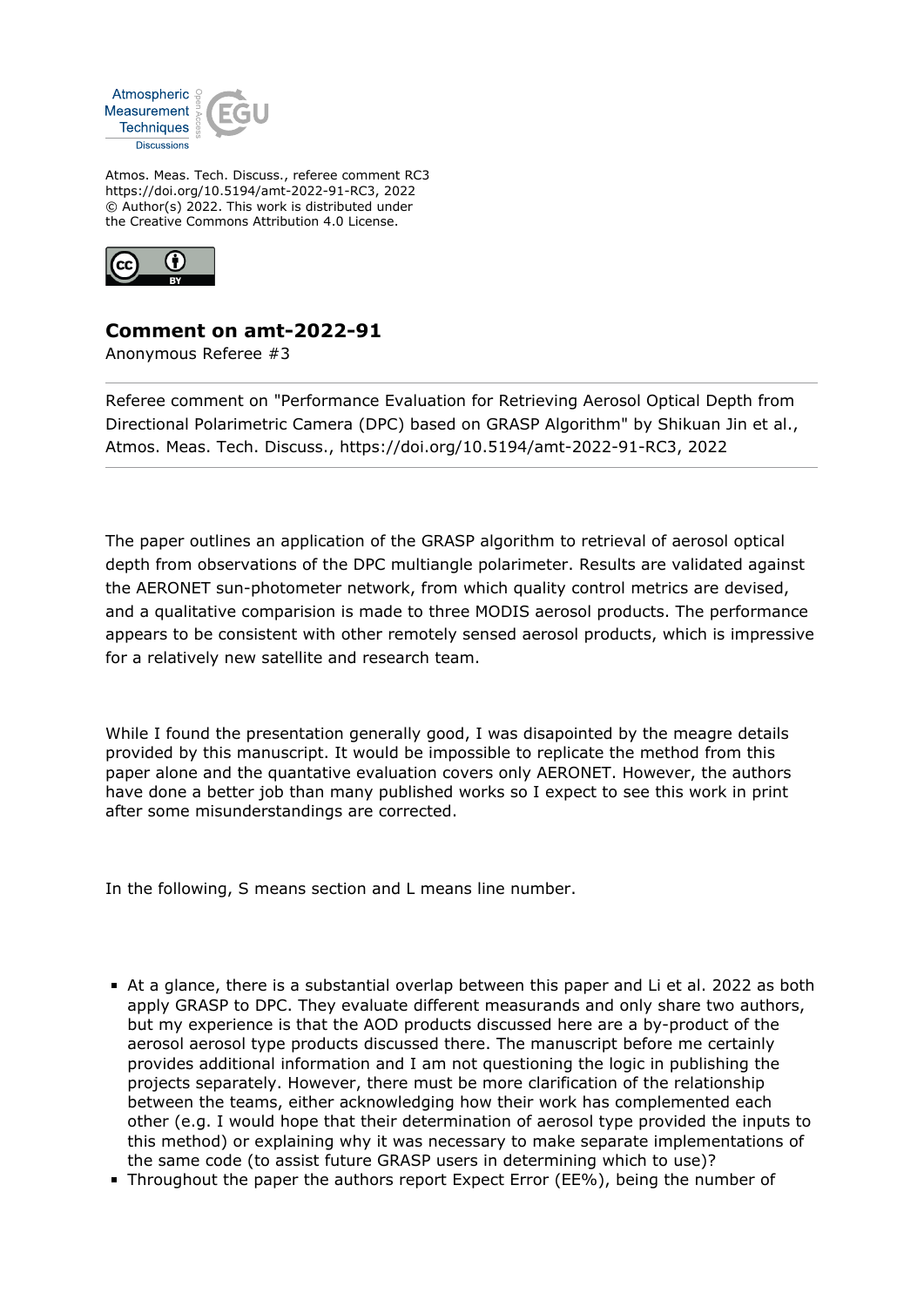retrieved values falling within some range of the validation value, and comment positively when this increases. Putting aside the fact that the authors never define the term, nor state the envelope they use, this misunderstands the meaning of an error envelope. The MODIS error envelope is an estimate of a normally distributed error derived from comparison to validation data. As such, only 68% of data should fall within the error envelope (see "one sigma confidence interval"). Achieving a higher EE% does not mean the data is "better", merely that the EE overestimated the uncertainty in the circumstances considered. Ideally, the authors would estimate their own error envelope, which would presumably be narrower than that of MODIS. At a minimum, though, the authors must revise the language to express that the ideal EE% is 68%. (Also, Expected Error would be more gramatically correct.)

- While being clear that I don't expect the authors to change anything in the paper as they follow common and widespread practice, I will point out that the evaluation provided does not actually assess the accuracy of their retrievals. It assesses the accuracy of 30min/25km averages of their retrievals. Thus, the variability shown is a lower bound for the method's performance. This is clearly demonstrated in Fig.3(d), where accuracy improves as more observations are aggregated.
- The MODIS Dark Target, Deep Blue and MAIAC products are widely used, so I understand why the authors compare to them. But why do they not compare to MISR (or another polarimeter), which would provide a like-for-like comparison to another multiangle retrieval and demonstrate the relative merits of the GRASP method?
- I am more disapointed that, given the number of satellites it has been applied to, there is no comparison to another implementation of GRASP. That would provide valuable insight into the relative performance of the DPC sensor independent of retrieval method and assumptions.
- S2.3) Please be more precise as to the data used. Do you use every AERONET site in the record or do you exclude some? Do you report every collocation or do you exclude some? Do you use Level 1.5 or Level 2.0 as using both would be extremely foolish?
- L215-7) I do not know what you mean by 'absolute value of average relative deviations'. An equation would be clearer.
- S3.3) You don't appear to do any cloud filtering *before* averaging. Why not, given how common such approaches are in other aerosol retrievals?
- L236) The text states that the retrieval unit is 3x3 but Fig.1 shows a 5x5 unit. I appreciate that the larger cube helps illustrate the inclusion of different surfaces types in a single retrieval but please clarify what, precisely, is being done.
- Fig.2) I strongly agree with Dr. Kinne that this figure should be shown on a logarithmic scale. doi:10.5194/acp-19-15023-2019 provides compelling evidence that linear averaging of AOD provides misleading conclusions.
- L284) I disagree that Fig.2 shows that you underestimate AOD in high loading circumstances. I read that plot as showing an underestimate of AOD in typical circumstances (as the red blob is above the black line; see also the grey curve of Fig.4b). Your best-fit line has a gradient less than one largely because it's going through the peak of the distribution around 0.1 and towards the handful of points around 1.2.
- L286) There are numerous sources of error in any AOD retrieval and I would be surprised if the aging of the detector was the primary one.
- L297) On L255, you said that the method of external mixtures was under testing, which I took to mean "an experimental mode that will eventually be available". The text here implies that that is the mode you used. Please clarify what was done.
- L308) The retrieval residuals should conform to some distribution, such that very small values are not unexpected. Why is the polarized component different, requiring the exclusion of small residuals? My gut instinct would be a systematic bias in the observations or something about the representation of Rayleigh scattering in the forward model.
- Fig.6) This is an entirely qualitative comparision. There's nothing necessarily wrong with that, but I feel a page of description is inappropriate for two hand-picked scenes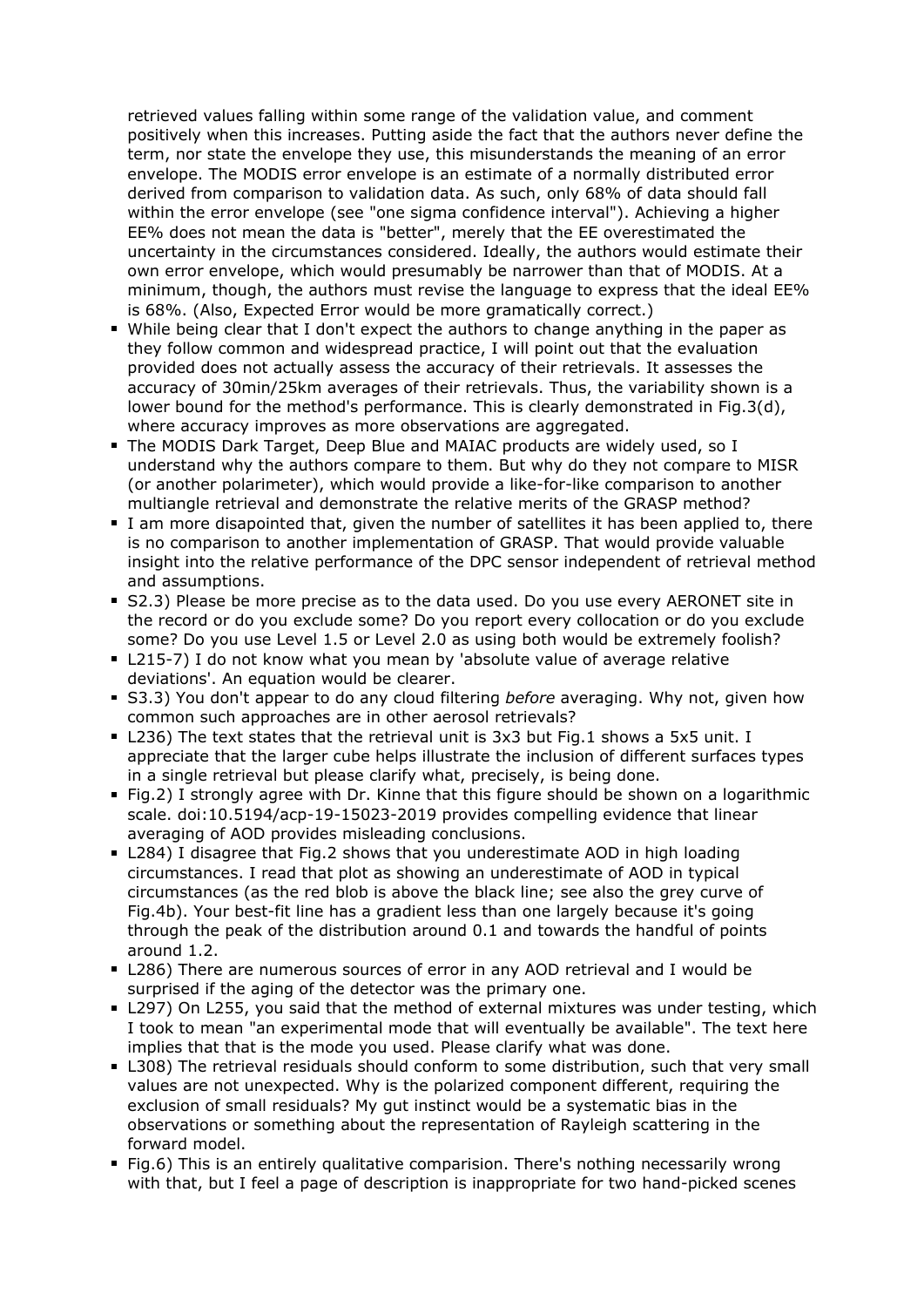that cannot represented general performance. Perhaps the figure could appear at the start of the section as an illustration of the approach? Also, I feel the authors have failed to mention the most important feature of this diagram: their method exhibits minimal land-sea contrast compared to others. This is a long-standing advantage of GRASP retrievals and limitation of other methods that is not widely acknowledged.

Fig.7) While I appreciate an example of the performance over time, I do not like the units chosen (mean error ratio). As the text describes, MER can decrease both because a method has large, but complementary, errors; because the error envelope increases; or because different time steps present more/less difficult retrieval conditions. Further, L387 is not strictly correct as a lower MER can be achieved by a lower Error Envelope, which would happen if one method retrieves larger values than the other. More generally, I'm curious why the authors use normalised mean square error throughout the paper (without specifying by what the error is normalised; different communities would expect the retrieved value or the EE) rather than the more common root-mean square error?

Some more minor comments:

- L42) D'Almeida 1991 is a strange reference here, considering it's a microbiology paper.
- L126) By "normalized radiation", do you mean "reflectance"?
- L147) Please be specific what is meant by "highest quality" as different fields mean different things by it.
- L156) These are common collocation criteria, and I am not asking you to change anything here, but you may find it beneficial to read the series of papers Nick Schutgens has published on the best strategy to collocate different aerosol datasets, such as doi:10.5194/acp-20-12431-2020, 10.5194/acp-2015-973 and 10.5194/acp-16-1065-2016.
- L187) I disagree. It is entirely feasible to create a look-up-table-based method that integrates different instruments as, if you have an module that perform a calculation, it is possible to build a look-up table from it. The advantages of GRASP lie in its detailed radiative transfer simulations and multipixel approach. If you replace 'traditional lookup table-based methods' with 'most popular retrieval methods' I no longer have a problem with the sentence.
- L230) How often does DOLP>1 happen? Unless it's extremely rare, this filtering feels like it would introduce a low bias into that value.
- L259-60) Does 'exponential distribution' mean that your vertical levels are spaced exponentially, such that they are roughly equally spaced in pressure?
- L262) "General principles" is far too generic a description. Either remove it because the text that follows elaborates or explain what you mean.
- Fig.3) Please reproduce this figure so the text is a similar size to that in the figure's caption.
- L296) I think it would be clearer to refer to 'timesteps' rather than 'retrieval units'.
- L311) Also on L425. I think you've gotten the direction of the inequality wrong for the residuals, as it currently implies you remove high scattering angle and middline polarized residual. I also think you mean 'or' rather than 'and' as very few points will satisfy all of those conditions simultaneously.
- L414) It will certainly occupy an important position in China. The impact on the rest of the world will depend on the availability of the data.
- L671) While appreciating that the authors likely have little control over it, I see no reason for the nine-dotted line to appear in this plot as it is a political, rather than physical, boundary.